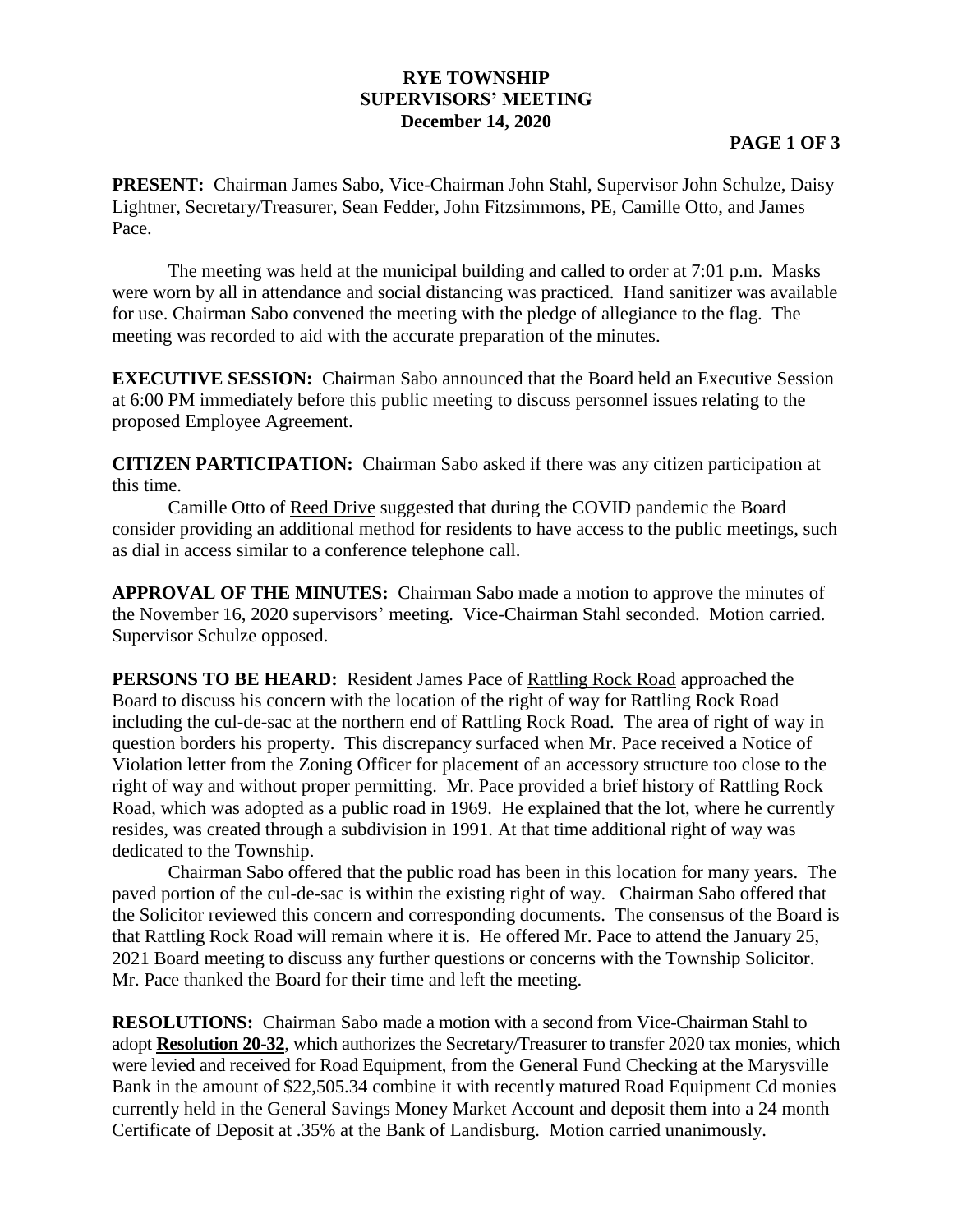Upon due consideration and discussion, Chairman Sabo made a motion with a second from Vice-Chairman Stahl to adopt **Resolution 20-33**, which authorizes the Secretary/Treasurer to make final budgetary transfers to the 2020 Budget in the General Fund in the amount of \$3,725.00. Motion carried unanimously.

**NEW BUSINESS**: The Board received two quotes for replacement of two of the original slider windows in the meeting room as follows:

| 1) Fuller's Handyman Service | \$1,050.00 |
|------------------------------|------------|
|------------------------------|------------|

| \$1,050.00 |  |
|------------|--|
|------------|--|

2) McAllister & Koser Construction, LLC \$ 785.20

Upon due consideration, Chairman Sabo made a motion with a second from Vice-Chairman Stahl to accept the lowest quote received from McAllister & Koser Construction, LLC in the amount of \$785.20 to remove the old and install two new replacement slider windows in the meeting room. Motion carried unanimously.

Vice-Chairman Stahl made a motion with a second from Chairman Sabo to enter into the Cove Road Snow Plowing Agreement with Contactor Elwood Barrick of Shermans Dale at a fee of \$80.00 per call out. Motion carried unanimously. The record notes the Road Foreman, Chairman, or Vice-Chairman has the authority to call out the contractor during storm events.

Chairman Sabo tabled any action on the Employee Agreement to allow for more time for the Board to gather information and discuss details. The Board indicated they would meet again in Executive Session in the near future.

Camille Otto left the meeting at this time.

**MONTHLY MUNICIPAL REPORTS:** Two Zoning Reports were presented by Zoning Officer Brian Gilbert encompassing activities from October 1 to and including December 10, 2020. Chairman Sabo read a brief summary of the numerous activities involving review of applications for permits, reviewing of land development plans, work on pipe permits on Mountain Road, and enforcement issues.

The Sewage Enforcement Report was submitted by SEO Lenny Sizer of FSA Engineering. Chairman Sabo read the report: Four (4) activities: application and permit issuance for the Barlup subdivision, tank replacement for 1230 Valley Road and site visit to 110 Scenic Drive for a total due in fees of \$360.00.

Vice-Chairman Stahl read the December Road report submitted by Road Foreman, Brad Sloop as follows: Chip brush, install additional chevron signs and 15 mph curve warning signs on Pine Hill Road, Install 15 mph curve warning sign on Mountain Road, Install new batteries in #16 backhoe, Adjust air brakes and repair hydraulic leak on 1996 dump truck, clean drains on Cold Springs Road, repair stop sign on Pine Hill Road, and pick up trash dumped on Millers Gap Road and Lambs Gap Road.

No Recreation Board Report was submitted because they do not meet in December. Their first meeting of the New Year is scheduled for January 11, 2021 at 7:00 PM at the Township building to begin planning for events.

No Emergency Management Report was presented.

The November Treasurer's Report and Fund Balance Report were submitted for public review and read by the Secretary/Treasurer. With no discussion the reports were accepted as read pending the independent auditor's approval. The Secretary/Treasurer noted that the checks for the 4<sup>th</sup> quarter tax distributions are listed on the check register for approval. She reported that the Township is in the black for the year. The earned income tax line item, the Township's largest revenue, appears to not have been affected by the pandemic. In fact, the year to date, (YTD) amount of revenue received for the EIT is greater than what was budgeted.